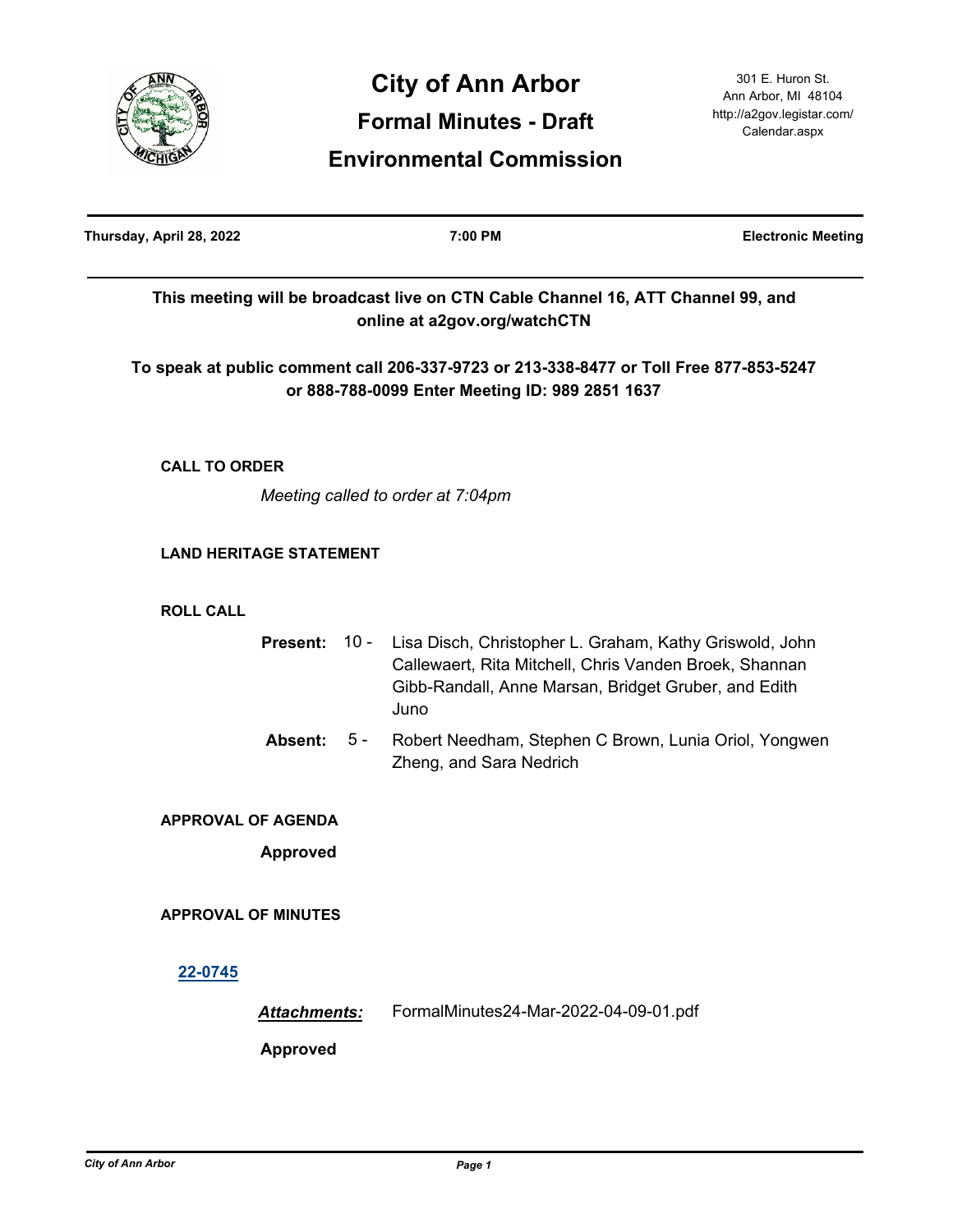### **PUBLIC COMMENTARY**

*No public comments*

### **Special Presentations**

**Julie Roth Presentation on Sustainable Energy Utility**

# **[22-0802](http://a2gov.legistar.com/gateway.aspx?M=L&ID=29979)**

*Attachments:* Ann Arbor Sustainable Energy Utility Presentation.pdf *Julie Roth Senior Energy Analyst from Office of Sustainability and Innovations Department presented on the Sustainable Energy Utility.*

### **UNFINISHED BUSINESS**

**Chapter 40 Discussion**

# **[22-0799](http://a2gov.legistar.com/gateway.aspx?M=L&ID=29976)**

*Attachments:* 2022 0428 Ch40 DiscussionItems.pdf

#### **[22-0800](http://a2gov.legistar.com/gateway.aspx?M=L&ID=29977)**

*Attachments:* Discuss-Chap40ProposedChanges28April22.pdf

#### **[22-0801](http://a2gov.legistar.com/gateway.aspx?M=L&ID=29978)**

*Attachments:* Discussion Chap40ExistingCode.pdf

### **NEW BUSINESS**

**REPORTS FROM COMMITTEES, OTHER COMMISSIONS, COUNCIL, AND CHAIR**

### **REPORT FROM STAFF**